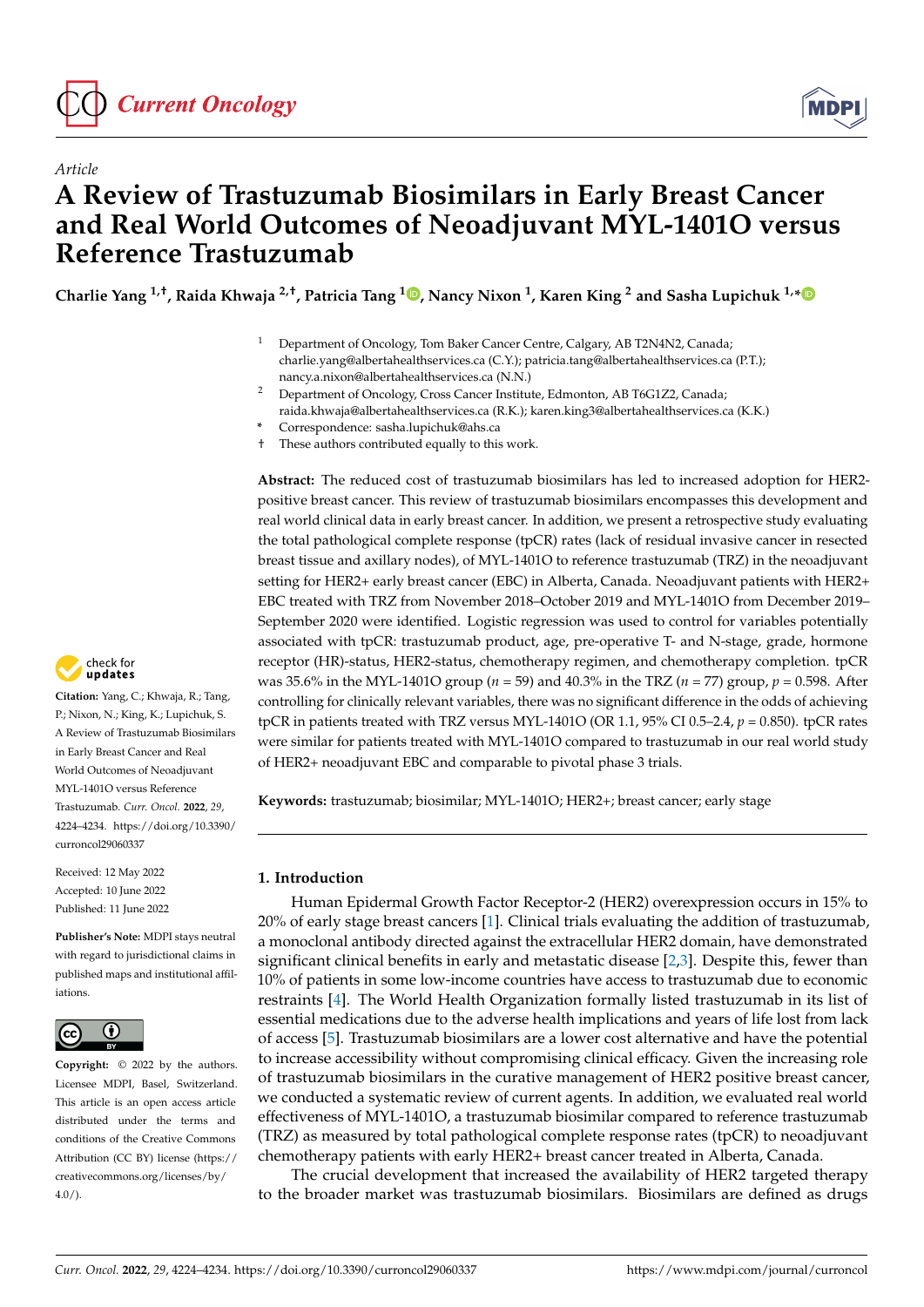that contain a version of the reference product's active substance with similar biological characteristics, efficacy, and safety [\[6\]](#page-7-5). Unlike small-molecule drugs whereby identical generic versions may be mass-produced, manufacturers often have proprietary rights to the living cell lines and processes involved in producing biologic agents. The first step involves creating a recombinant protein with similar biochemical and tertiary structures, activity, and stability as the reference drug. The biosimilar candidate then undergoes a phase 1 study demonstrating comparable pharmacokinetics (PK) and pharmacodynamics to the reference product [\[7\]](#page-7-6). Once a biosimilar candidate has been deemed sufficiently similar in conventional PK parameters as its reference drug, developers can progress onto phase 3 studies where clinical efficacy such as progression-free survival (PFS), overall survival (OS), and safety are explored. Often only one phase 3 trial is required, and subsequently biosimilars can be approved for any indications associated with its reference drug through a process of extrapolation without the need to conduct comparative trials for each indication [\[8\]](#page-7-7). This accelerated drug development timeline leads to cost savings. The European Medical Agency (EMA) has additional recommendations for designing phase 3 trials, including ensuring that the study is adequately powered, randomized, doubleblinded, and parallel grouped with equivalence trial design for at least one indication. Additionally, both the EMA and Food and Drug Agency (FDA) advocate trialists to design a study with minimal heterogeneity within the study population to increase its sensitivity in order to detect clinically meaningful differences between the biosimilar and its reference drug [\[8,](#page-7-7)[9\]](#page-7-8).

There are, however, differences between biosimilars and the original product. Minor changes in operation such as pH and temperature, use of different cell lines, downstream purification processes, and storage mean that biosimilars are never identical copies of the original product [\[10\]](#page-7-9). These inherent differences in manufacturing and perception of clinically meaningful (and potentially harmful) differences are barriers to the uptake of biosimilars by clinicians.

Several trastuzumab biosimilars and biosimilar candidates have undergone phase 3 trials, including CT-P6 (Herzuma), SB3 (Ontruzant), PF-05280114 (Trazimera), ABP 980 (Kanjinti), MYL-1401O, BCD-022 (HERtiCAD), HD201, EG12014, HX102, and TX05. Five of these are currently FDA/EMA-approved (CT-P6, SB3, PF-05280114, ABP 980, and MYL-1401O) [\[11](#page-7-10)[–15\]](#page-8-0). MYL-1401O, BCD-022, and HLX02 have phase 3 studies on metastatic breast cancer exclusively, whereas SB3, ABP 980, HD201, EG12014, and TX05 have phase 3 studies in early breast cancer patients [\[16](#page-8-1)[–20\]](#page-8-2). CT-P6 and PF-05280014 conducted phase 3 studies in both MBC and EBC [\[21](#page-8-3)[–24\]](#page-8-4). Table [1](#page-1-0) summarizes all the phase 3 trials completed to date on various HER2-targeted biosimilars.

<span id="page-1-0"></span>**Table 1.** Studies to date of trastuzumab biosimilars.

| <b>Biosimilar</b><br>[Reference] | Population (N)      | Primary<br>Outcome                     | <b>Primary Outcome Results</b>                                 | <b>PFS</b>                                                               |
|----------------------------------|---------------------|----------------------------------------|----------------------------------------------------------------|--------------------------------------------------------------------------|
| SB <sub>3</sub><br>$[25]$        | $NA + A$<br>(800)   | bpCR                                   | SB3 51.7% vs. TRZ 42.0%<br>RR 1.26 (95% CI 1.09-1.46)          |                                                                          |
| ABP-980<br>$[18]$                | $NA + A$<br>(725)   | tpCR                                   | ABP-980 48% vs. TRZ 41%<br>RR 1.19 (90% CI 1.03-1.37)          |                                                                          |
| PF-05280014<br>$[22]$            | <b>MET</b><br>(707) | <b>ORR</b>                             | PF-05280014 62.5% vs. TRZ 66.5%<br>RR: 0.94 (95% CI 0.84–1.05) | PF-05280014 12.16 vs.<br>TRZ 12.06 months<br>RR: 1.00 (95% CI 0.80-1.26) |
|                                  | NA<br>(226)         | Cycle 5 trough<br>$> 20 \text{ ug/mL}$ | PF-05280014 92.1% vs. TRZ 93.3%                                |                                                                          |
| $CT-P6$<br>[24]                  | $NA + A$<br>(549)   | tpCR                                   | CT-P6 46.8% vs. TRZ 50.4%<br>RR: 0.93 (95% CI 0.78–1.11)       |                                                                          |
|                                  | <b>MET</b><br>(475) | ORR                                    | CT-P6 57% vs. TRZ 62%                                          | CT-P6 11.07 vs. TRZ 15.52 months                                         |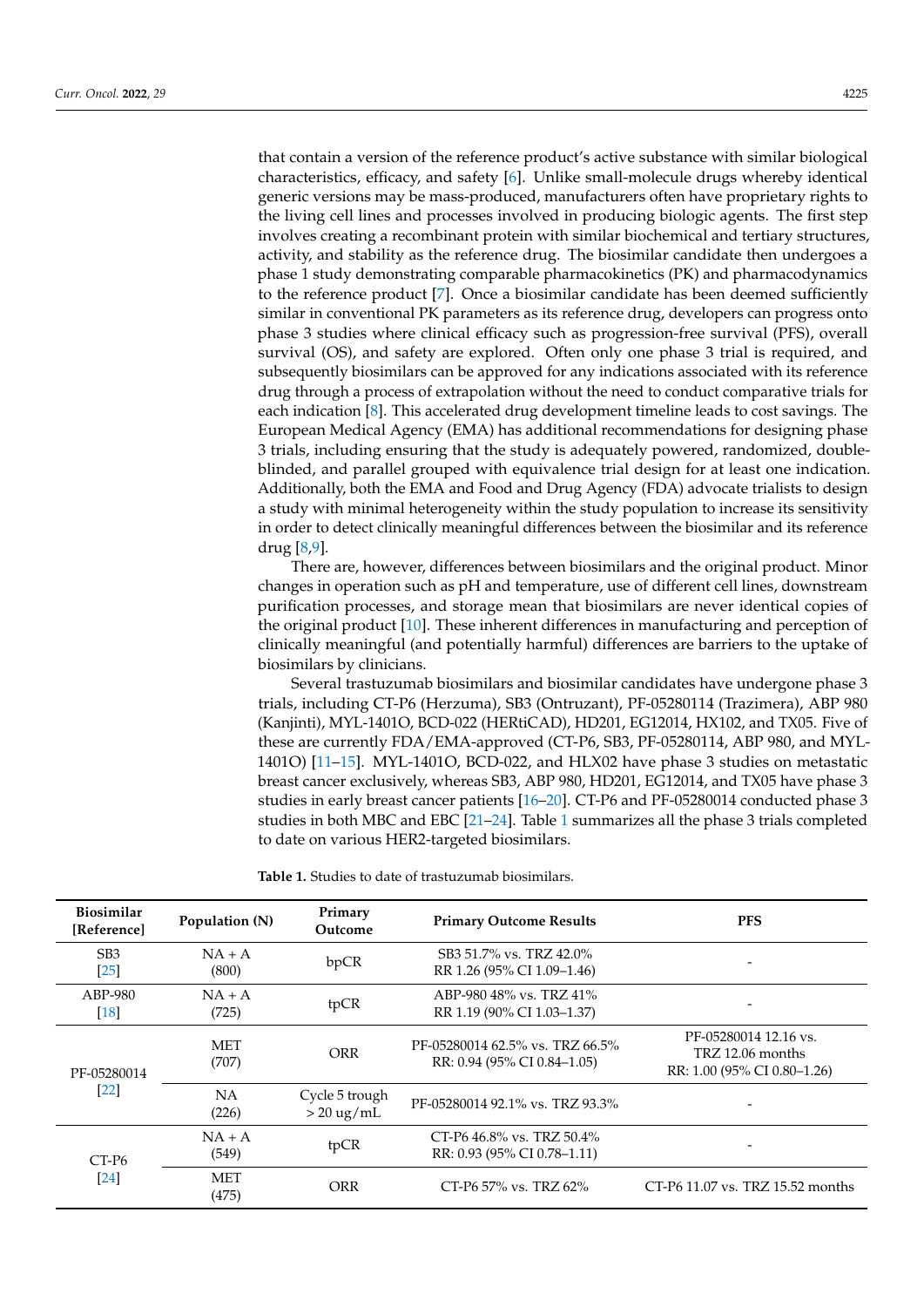| <b>Biosimilar</b><br>[Reference] | Population (N)      | Primary<br>Outcome | <b>Primary Outcome Results</b>                               | <b>PFS</b>                                                                   |
|----------------------------------|---------------------|--------------------|--------------------------------------------------------------|------------------------------------------------------------------------------|
| <b>BCD-022</b><br>[26]           | <b>MET</b><br>(126) | ORR                | BCD-022 49.6 vs. TRZ 43.6%                                   |                                                                              |
| MYL-1401O<br>[16]                | <b>MET</b><br>(500) | <b>ORR</b>         | MYL-1401O 69.6% vs. TRZ 64.0%<br>RR: 1.09 (90% CI 0.97-1.21) | At 48 weeks: MYL-1401O 44.3% vs.<br>TRZ 44.7%<br>RR: 0.95 (95% CI 0.71-1.25) |
| TX05<br>[20]                     | NA.<br>(674)        | tpCR               | TX0548.8% vs. TRZ45.3%<br>RR: 1.08 (95% CI 0.92–1.27)        |                                                                              |
| EG 12014<br>[19]                 | $NA + A$<br>(807)   | tpCR               | tpCR rates $n/a$ in abstract<br>RR: 0.99 (90% CI 0.88-1.12)  |                                                                              |
| HLX02<br>[27]                    | MET<br>(649)        | <b>ORR</b>         | HLX02 71.3% vs. TRZ 71.4%                                    | $HLX02$ 11.7 vs. TRZ 10.6 months<br>HR: 0.83 ( $p = 0.09$ )                  |
| HD201<br>$[17]$                  | $NA + A$<br>(502)   | tpCR               | HD201 49.8% vs. TRZ 51.9%                                    |                                                                              |

**Table 1.** *Cont.*

NA (neoadjuvant), A (adjuvant), MET (metastatic), bpCR (breast pathological complete response), tpCR (total pathological complete response), ORR (overall response rate), TRZ (reference trastuzumab), RR (relative risk), PFS (progression free survival).

Limited real-world information is available for the use of trastuzumab biosimilars outside of clinical trials (Table [2\)](#page-3-0). The first is a Danish population-based study that examined the efficacy of neoadjuvant SB3 in combination with pertuzumab and chemotherapy in early HER2+ breast cancer. Of the 215 patients enrolled, 116 (56%) achieved tpCR. Another study reported treatment outcomes across all stages of HER2+ breast cancer who received concurrent chemotherapy plus pertuzumab with either TRZ or SB3 at a single treatment center. Out of the 78 patients enrolled, 24 patients received neoadjuvant SB3 and 43 patients received neoadjuvant TRZ. tpCR rates were 50% in the SB3 group and 58% in the TRZ group, comparable with landmark neoadjuvant TRZ plus pertuzumab combination studies [\[28](#page-8-12)[–30\]](#page-8-13). Bae et al. reported real-world outcomes from a Korean-based population with early-stage or metastatic HER2+ breast cancer. In total, 254 patients had early-stage breast cancer and 103 patients had metastatic disease. Patients were eligible if they had received neoadjuvant pertuzumab, chemotherapy, and either CT-P6 or TRZ. In the neoadjuvant group, the tpCR rate was 74.4% in the CT-P6 group versus 69.8% in the TRZ group, though this was not statistically significant. PFS in the metastatic group were similarly numerically higher in the TRZ group but also not statistically significant (13-month CT-P6 vs. 18-month TRZ). Other secondary outcomes in cardiac safety, LVEF decline, ORR, and disease control rate did not show any statistically significant difference between the two groups [\[31\]](#page-9-0). Finally, Hester et al. examined the difference in pattern of usage and safety outcomes between ABP 980 and TRZ using historical cohorts before and after the trastuzumab biosimilar became available at four Balverian University Centres. Safety outcome was defined by the tpCR rate after neoadjuvant therapy. Out of 530 patients enrolled, only 79 patients received neoadjuvant treatment. Due to the small sample size, significant fluctuations in tpCR rates were observed, ranging from 33% in the TRZ cohort to 55% in the ABP 980 cohort [\[32\]](#page-9-1).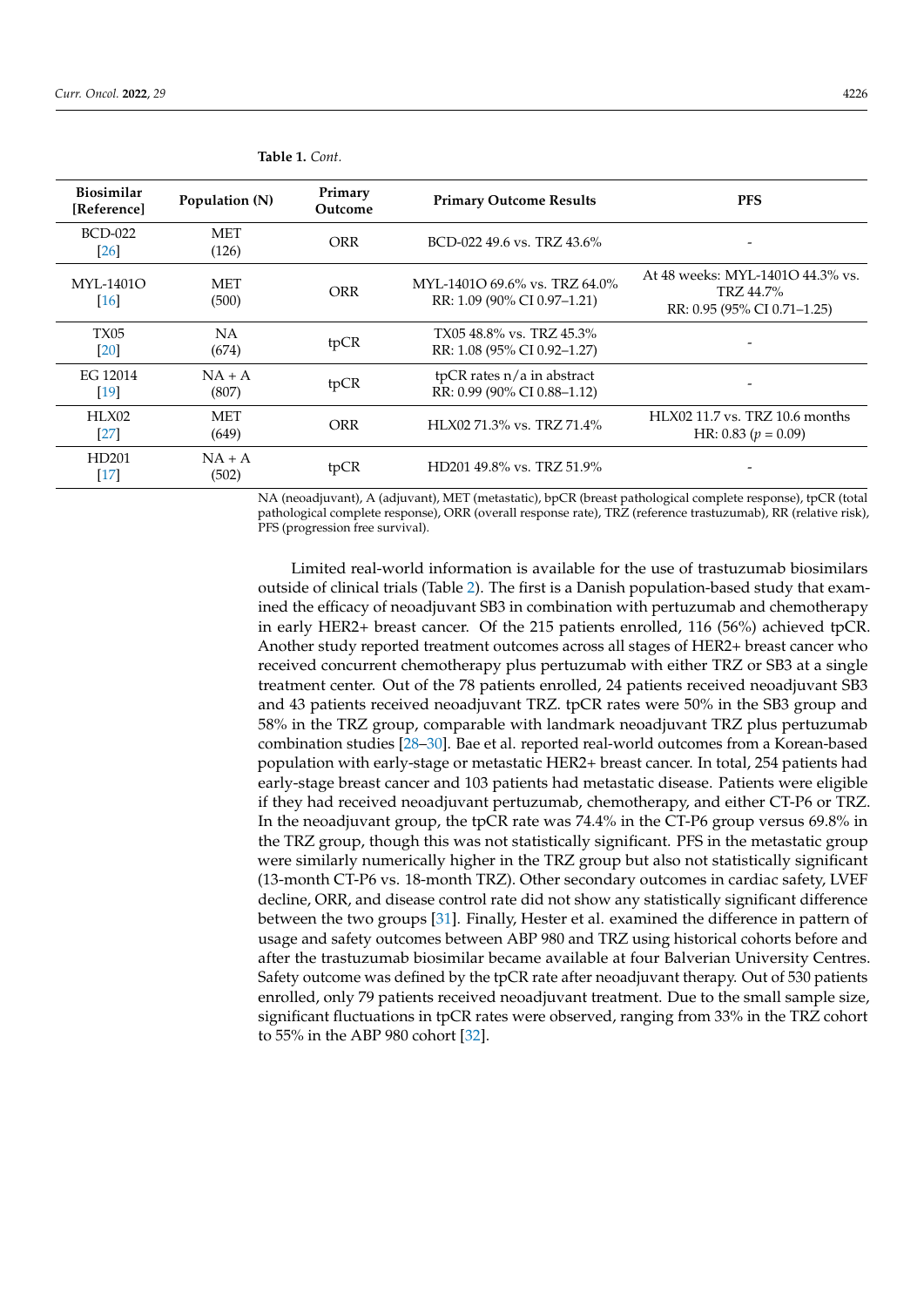| <b>Biosimilar</b><br>(Reference)        | Population (N)               | Primary<br>Outcome | <b>Primary Outcome Results</b>                                                              |
|-----------------------------------------|------------------------------|--------------------|---------------------------------------------------------------------------------------------|
| SB <sub>3</sub><br>$[33]$               | NA (215)                     | tpCR               | SB3 56%                                                                                     |
| SB <sub>3</sub><br>[28]                 | NA (67)                      | tpCR               | SB3 50% vs. TRZ 58% ( $p = 0.532$ )                                                         |
| CT-P <sub>6</sub><br>$\lceil 31 \rceil$ | NA (254)<br><b>MET</b> (103) | tpCR<br><b>PFS</b> | CT-P6 74.4% vs. TRZ 69.8% ( $p = 0.411$ )<br>CT-P6 13.0 vs. TRZ 18.0 months ( $p = 0.976$ ) |
| ABP 980<br>$\left[32\right]$            | NA (79)                      | tpCR               | ABP 980 55% vs. TRZ 33-55%                                                                  |
| MYL-1401O<br>[34]                       | NA (136)                     | tpCR               | MYL-1401O 39% vs. TRZ 40.3% ( $p = 0.598$ )                                                 |

<span id="page-3-0"></span>**Table 2.** Real world effectiveness of trastuzumab biosimilars in retrospective studies.

NA (neoadjuvant), MET (metastatic), tpCR (total pathological complete response), PFS (progression free survival), TRZ (reference trastuzumab).

Preference for uptake of a biosimilar in the real world has also been a matter of interest. For example, a national survey from Brazilian oncologists investigated the comfort level using biosimilars and switching from TRZ. Where the reference biologic was available, 63% of the respondents answered they would use biosimilar in all settings where the reference biologic was approved, 35% would use biosimilar only for the setting it was studied in (i.e., the use of MYL-1401O in only the metastatic setting based on the HERITAGE trial), and 2% would not prescribe biosimilars in any clinical setting. Reasons for not switching included the paucity of evidence that guides switching, such as timing (i.e., when to switch over), dosing and adverse events, in addition to concerns with drug efficacy when biosimilar usage is extrapolated from a different indication [\[35\]](#page-9-4).

In Alberta, MYL-1401O has fully replaced reference trastuzumab in the treatment of early HER2+ breast cancer since December 2019. As the phase III study that led to the approval for MYL-1401O was in the metastatic setting, we sought to understand its real-world effectiveness for early breast cancer with neoadjuvant chemotherapy. This retrospective study compares the tpCR rates in a contemporary cohort of patients who received neoadjuvant MYL-1401O + chemotherapy with a historical cohort of patients who received neoadjuvant trastuzumab + chemotherapy.

#### **2. Materials and Methods**

## *2.1. Literature Review*

Appraisal of published peer-reviewed journal articles in English from any date to the date of access (15 September 2021) on Pubmed using search terms "biosimilar" and "HER2" and "breast" resulted in 85 articles which were then reviewed by the authors. Additional reference lists of narrative and systematic reviews and included trials were hand-searched for potentially relevant citations.

# *2.2. Study Cohort*

All patients in Alberta with HER2+ early breast cancer who received neoadjuvant chemotherapy plus either TRZ from November 2018–October 2019 or MYL-1401O from December 2019–September 2020 were identified from the Cancer Care Alberta Breast Data Mart (BDM). The BDM is a database containing all breast cancer patients diagnosed from 1 January 2004 onwards in Alberta, Canada. The data extracted from this database includes patient demographics, tumor characteristics, surgical intervention, Cancer Control Alberta clinic visits, systemic therapies administered, and clinical information such as weight, height, and vitals. The information is prospectively collected from various sources including the Alberta Cancer Registry (ACR), the Cancer Centre Electronic Medical Record (ARIA MO), the Discharge Abstract Database (DAD), and the National Ambulatory Care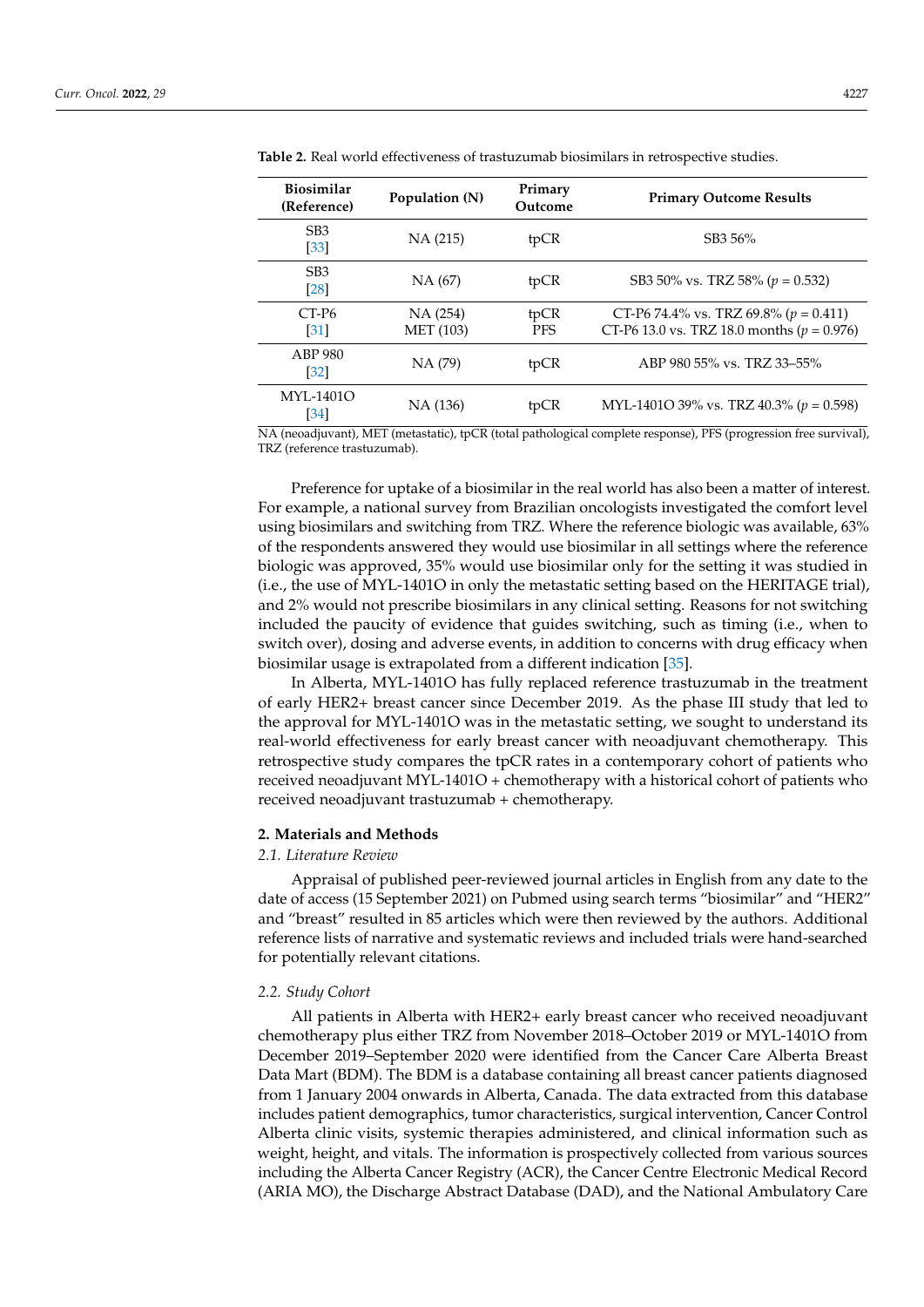Reporting System (NACRS). Treatment details, pre-chemotherapy clinical stage, and postoperative pathological stage were verified through chart review. The definition of HER2+ disease was 3+ overexpression by immunohistochemistry or HER2 amplification via in situ hybridization (ISH) as per ASCO/CAP guidelines [\[36\]](#page-9-5). Patients must have completed neoadjuvant treatment with either TRZ or MYL-1401O (crossover was not allowed) and must have proceeded with surgical resection prior to chart review. Patients with known metastases at diagnosis or identified during the neoadjuvant phase were excluded.

#### *2.3. Outcome Measures*

The primary endpoint was total pathological complete response (tpCR), defined as the absence of invasive cancer in both resected tissue from the breast and resected axillary nodes.

#### *2.4. Statistical Analysis*

Characteristics and tpCR rates for the TRZ and MYL-1401O groups were compared using Chi Square, Fisher's Exact, t-test, or Mann-Whitney testing where appropriate. A binary logistic regression model was used to estimate the odds of tpCR for those exposed to TRZ compared with those exposed to MYL-1401O while controlling for variables deemed to be clinically relevant: age (<40 vs. 40+), pre-operative clinical T-stage (T1/2 vs. T3/4), pre-operative clinical nodal status (negative vs. positive), grade (I/II vs. III), hormone receptor (HR) status (estrogen receptor (ER) and/or progesterone receptor (PR) positive vs. ER/PR negative), HER2 (3+ vs. ISH+), chemotherapy regimen (anthracycline-containing vs. not), and chemotherapy completion (yes vs. no). Exposure to pertuzumab was not included as a variable given the small numbers and similar proportions exposed in both groups. Mean time from biopsy to first chemotherapy or surgery were not included as variables as these measurements are not known to impact outcomes in HER2+ breast cancer. Odds ratios (OR) and 95% confidence limits (95% CI) are reported. All statistical tests used in this study were two-sided and the significance level was defined a priori as <0.05. Data were analysed using SPSS 22.0 (IBM Corp., Armonk, NY, USA).

The study was deemed minimal risk and consistent with quality assurance research as per the Alberta Research Ethics Community Consensus Initiative [\[37\]](#page-9-6).

#### **3. Results**

In total, 136 patients were included as of our data cut-off of 7 January 2021. Most patients were over 40 years (80.9%) and had tumours that were HR-positive (66.2%), HER2+ by IHC 3+ (90.4%), grade 3 (74.3%), clinical T1/T2 (78.7%) and clinically node-positive (75.0%) (Table [3\)](#page-5-0). In terms of chemotherapy backbone, more patients received a nonanthracycline-based regimen (61% non-anthracycline vs. 39.0% anthracycline + taxane). Very few patients received the addition of pertuzumab (3.7%) due to lack of public funding. For the cohorts of interest, 77 patients received TRZ, and 59 patients received MYL-1401O. Overall, these two treatment groups were well-balanced, although patients in the MYL-1401O group had higher rate of clinically node-negative disease (39% vs. 14.3% TRZ,  $p = 0.001$ ) and longer mean time from biopsy to chemotherapy (1.5 mo vs. 1.1 mo TRZ,  $p = 0.002$ ).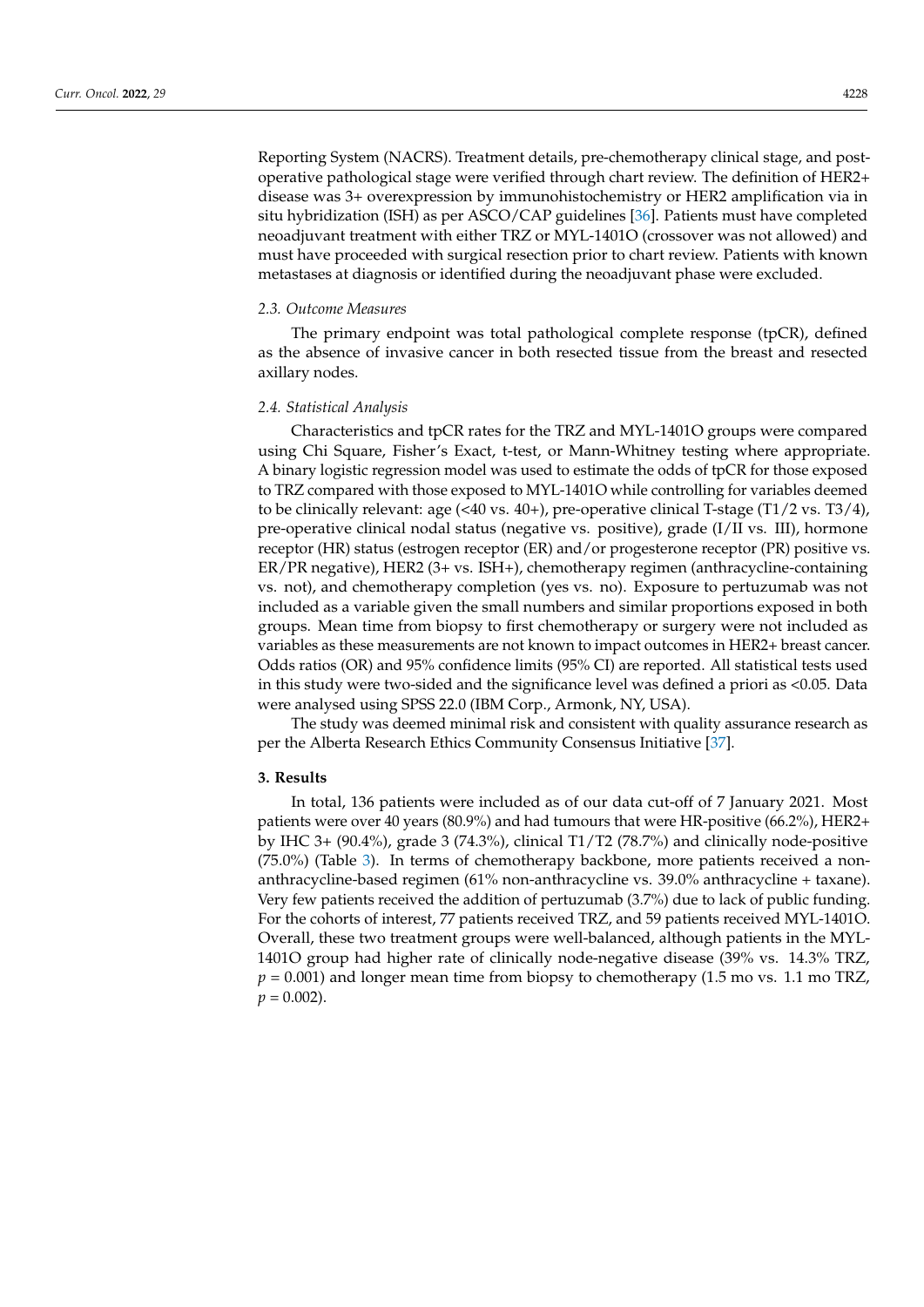|                                                    | Total $(n = 136)$ | $TRZ (n = 77)$ | MYL-1401O $(n = 59)$ | $p$ -Value |  |
|----------------------------------------------------|-------------------|----------------|----------------------|------------|--|
| Mean age in years                                  | 50.6              | 51.7           | 49.2                 | 0.190      |  |
| Age < 40                                           | $26(19.1\%)$      | $13(16.9\%)$   | $13(22.0\%)$         |            |  |
| Age 40+                                            | 110 (80.9%)       | 64 (83.1%)     | $46(78.0\%)$         | 0.512      |  |
| HR-                                                | $46(33.8\%)$      | $23(29.9\%)$   | $23(39.0\%)$         |            |  |
| $HR+$                                              | $90(66.2\%)$      | 54 (70.1%)     | $36(61.0\%)$         | 0.266      |  |
| $HER2$ 3+                                          | $123(90.4\%)$     | $67 (87.0\%)$  | 56 (94.9%)           | 0.120      |  |
| $ISH+$                                             | $13(9.6\%)$       | $10(13.0\%)$   | $3(5.1\%)$           |            |  |
| Grade $1/2$                                        | $35(25.7\%)$      | $17(22.1\%)$   | $18(30.5\%)$         |            |  |
| Grade 3                                            | $101 (74.3\%)$    | $60(77.9\%)$   | 41 $(69.5\%)$        | 0.265      |  |
| Clinical T1/T2                                     | $107(78.7\%)$     | 57 $(74.0\%)$  | 50 (84.7%)           | 0.166      |  |
| Clinical T3/T4                                     | $23(20.6\%)$      | $20(26.0\%)$   | $9(15.3\%)$          |            |  |
| Clinical N-                                        | $34(25.0\%)$      | $11(14.3\%)$   | $23(39.0\%)$         |            |  |
| Clinical N+                                        | $102(75.0\%)$     | 66 (85.7%)     | $36(61.0\%)$         | 0.001      |  |
| Mean time from biopsy to 1st chemotherapy (months) | 1.3               | 1.1            | 1.5                  | 0.002      |  |
| Mean time from biopsy to surgery (months)          | 6.1               | 6.0            | 6.2                  | 0.274      |  |
| AT                                                 | 53 (39.0%)        | $30(39.0\%)$   | $23(39.0\%)$         |            |  |
| TCb                                                | 83 (61.0%)        | $47(61.0\%)$   | 36 $(61.0\%)$        | 0.998      |  |
| Chemotherapy completed                             | 114 (83.8%)       | $69(89.6\%)$   | 45 (76.3%)           | 0.058      |  |
| Neoadjuvant pertuzumab                             | $5(3.7\%)$        | $3(3.9\%)$     | $2(3.4\%)$           | 1.000      |  |

<span id="page-5-0"></span>**Table 3.** Cohort characteristics.

TRZ (reference trastuzumab), HR (hormone receptor), HER2 (human epidermal growth factor receptor-2), ISH (in situ hybridization), N (node), AT (anthracycline + taxane), TCb (docetaxel + carboplatin).

The tpCR rate was 35.6% for patients treated with MYL-1401O which was similar to 40.3% with TRZ (*p* = 0.598) (Table [4\)](#page-5-1). Using a binary logistic regression model, we could not identify any significant difference in the odds of achieving tpCR in patients treated with TRZ versus MYL-1401O (OR 1.1, 95% CI 0.5–2.4, *p* = 0.850) (Table [5\)](#page-5-2). After controlling for the variables selected a priori, only those with HR-negative disease had significantly increased odds of tpCR (OR 2.34 95% CI 1.0–5.4, *p* = 0.043).

#### <span id="page-5-1"></span>**Table 4.** Univariate analysis for tpCR by trastuzumab product.

|          | Total $(n = 136)$ | $TRZ (n = 77)$ | $MYL-1401O (n = 59)$ | <i>p</i> -Value |
|----------|-------------------|----------------|----------------------|-----------------|
| tpCR—Yes | $52(38.2\%)$      | $31(40.3\%)$   | $21(35.6\%)$         |                 |
| tpCR—No  | 84 (61.8%)        | $46(59.7\%)$   | $38(64.4\%)$         | 0.598           |

TRZ (reference trastuzumab), tpCR (total pathological complete response).

<span id="page-5-2"></span>**Table 5.** Binary logistic regression for tpCR.

|                                    | OR    | 95% CI (Lower) | 95% CI (Upper) | <i>p</i> -Value |
|------------------------------------|-------|----------------|----------------|-----------------|
| TRZ vs. MYL-1401O                  | 1.079 | 0.491          | 2.367          | 0.850           |
| Age 40+ years vs. less             | 1.335 | 0.483          | 3.692          | 0.578           |
| $HR- vs. HR+$                      | 2.359 | 1.029          | 5.411          | 0.043           |
| ISH $+$ vs. HER2 3 $+$             | 0.971 | 0.248          | 3.796          | 0.966           |
| grade $3 \text{ vs. grade } 1/2$   | 1.971 | 0.744          | 5.221          | 0.172           |
| $T1/2$ vs. $T3/4$                  | 1.049 | 0.400          | 2.747          | 0.923           |
| clinical $N+vs. N0$                | 0.474 | 0.181          | 1.244          | 0.129           |
| AT vs. TCb                         | 0.716 | 0.320          | 1.604          | 0.417           |
| chemotherapy completed: yes vs. no | 2.122 | 0.675          | 6.675          | 0.198           |

TRZ (reference trastuzumab), HR (hormone receptor), ISH (in situ hybridization), N (node), AT (anthracycline + taxane), TCb (docetaxel + carboplatin), OR (odds ratio).

## **4. Discussion**

This is the first retrospective study to compare the efficacy of biosimilar MYL-1401O with TRZ in the neoadjuvant setting with respect to tpCR. We demonstrated that the odds of tpCR were similar in both drugs with the 95% confidence interval crossing unity.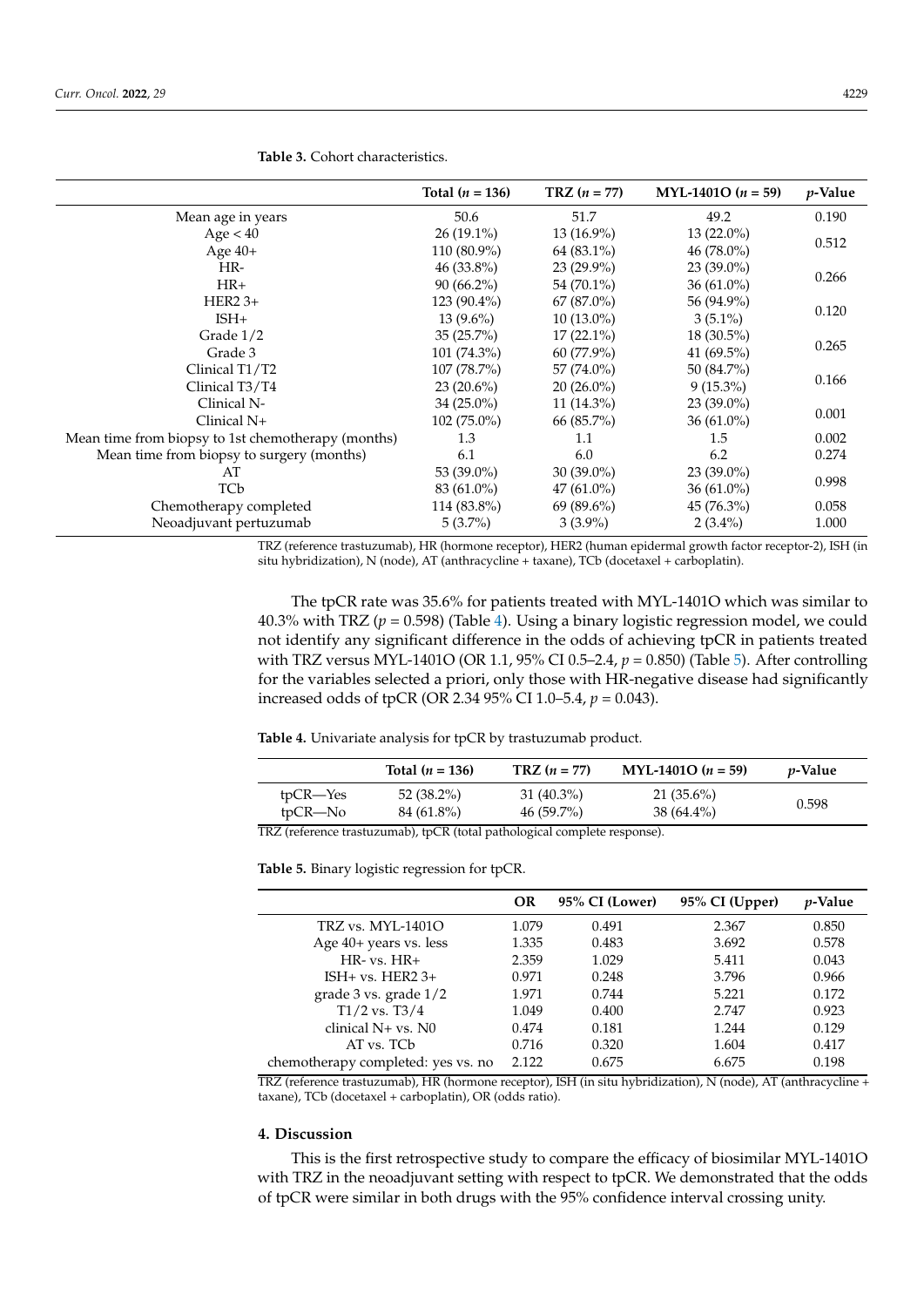In our study, the odds of achieving tpCR was significantly higher only among those with HR-negative disease. This observation is consistent with several prospective and retrospective studies on trastuzumab-containing neoadjuvant chemotherapy regimens in patients with HER2-positive breast cancer [\[38–](#page-9-7)[43\]](#page-9-8). Although HER2-targeted therapy has shown benefits in both early and advanced breast cancer regardless of hormone receptor status, it is becoming increasingly clear that hormone receptor expression is associated with trastuzumab resistance. Vici et al. retrospectively examined 872 patients with triple-positive breast cancer treated with adjuvant chemotherapy with or without trastuzumab and found that tumors expressing both ER and PR in >50% of total tumour cells were associated with poorer relapse-free survival and breast-cancer specific survival [\[44\]](#page-9-9).

The tpCR rates were also similar regardless of whether patients received an anthracycline or non-anthracycline based regimen. This is highly relevant because of the potential for significant cardiotoxicity in anthracycline-based regimens. When used as monotherapy, trastuzumab has been reported to have a 4% risk of cardiotoxicity; when used in combination with anthracycline and cyclophosphamide, this risk can be as high as 27% [\[45,](#page-9-10)[46\]](#page-9-11). Even when an anthracycline and then trastuzumab in combination with a taxane were given sequentially in NSABP B-31, 7.8% of patients were unable to start and 15.5% could not complete treatment with trastuzumab due to cardiotoxicity [\[47\]](#page-9-12). In the landmark adjuvant BCIRG-006 trial which randomized 3222 patients with operable HER2-positive breast cancer to either AC-T (doxorubicin/cyclophosphamide followed by docetaxel), AC-TH (doxorubicin/cyclophosphamide followed by docetaxel/trastuzumab), or TCbH (doxetaxel/carboplatin/trastuzumab), 10-year DFS and OS were numerically very similar in the two trastuzumab containing arms. Significantly higher rates of grade 3+ congestive heart failure were seen in patients who received anthracycline (2% vs. 0.4%) [\[2\]](#page-7-1). Prospective studies have also demonstrated similar tpCR rates for anthracycline and non-anthracycline based neoadjuvant regimens. Both the phase 2 TRYPHAENA trial and the phase 3 TRAIN-2 trial have demonstrated comparable tpCR rates and comparable longer term outcomes between the anthracycline and non-anthracycline arms [\[29](#page-8-14)[,48\]](#page-9-13).

Trastuzumab biosimilars have the potential for significant cost savings to the health care system. They are less costly because they undergo a different approval pathway that does not require the same stages of clinical trials that biologics do—instead, the focus is on ensuring that the biosimilar can achieve an equivalent efficacy and safety profile [\[49\]](#page-9-14). A costutility analysis by Hoffman-La Roche Limited for the pan-Canadian Oncology Drug Group (pCODR) highlights the monthly cost for TRZ based on listing price and its schedule of administration. In the adjuvant setting, with a mean duration of treatment of 12 months, the cost per patient was \$499,916. In the palliative setting, the mean duration was 7.2 months and cost per patient was \$28,350. Ducker et al. investigated the economic implication of adopting TRZ to treat breast cancer in Canada. They estimated that the lifetime cost of TRZ is 127 million dollars annually for both early and metastatic HER2-positive breast cancer patients based on 2005 data [\[50\]](#page-10-0). In Alberta, the price for TRZ is \$2874.05 per 440 mg vial compared to MYL-1401O, which is \$1417.21 per 440 mg vial. Switching to MYL-1401O would potentially lead to significant savings of up to 50.7% per patient. These findings are consistent with the financial impact of switching from TRZ to other biosimilars in Europe. Lee et al. conducted a budget analysis of biosimilar CT-P6 across 28 European countries. Based on their budget impact model, the estimated saving in the first year ranged between 59–136 million euros. Over a 5-year period, this amount would increase exponentially to an estimated 1.13 to 2.27 billion euros based on the assumption that CT-P6 is 70% of the originator price and the switch rate from originator to CT-P6 is 20% in the first year, and 5% annual growth for each subsequent year [\[51\]](#page-10-1).

Our study has several strengths and limitations. One strength is the non-selected population which captured all patients who were initiated on neoadjuvant HER2-targetted agents in Alberta within the pre-specified timeframe which is more representative of true patient population than the highly selected nature of those enrolled into clinical trials. Another strength is that this is the first real world study comparing MYL-1401O with TRZ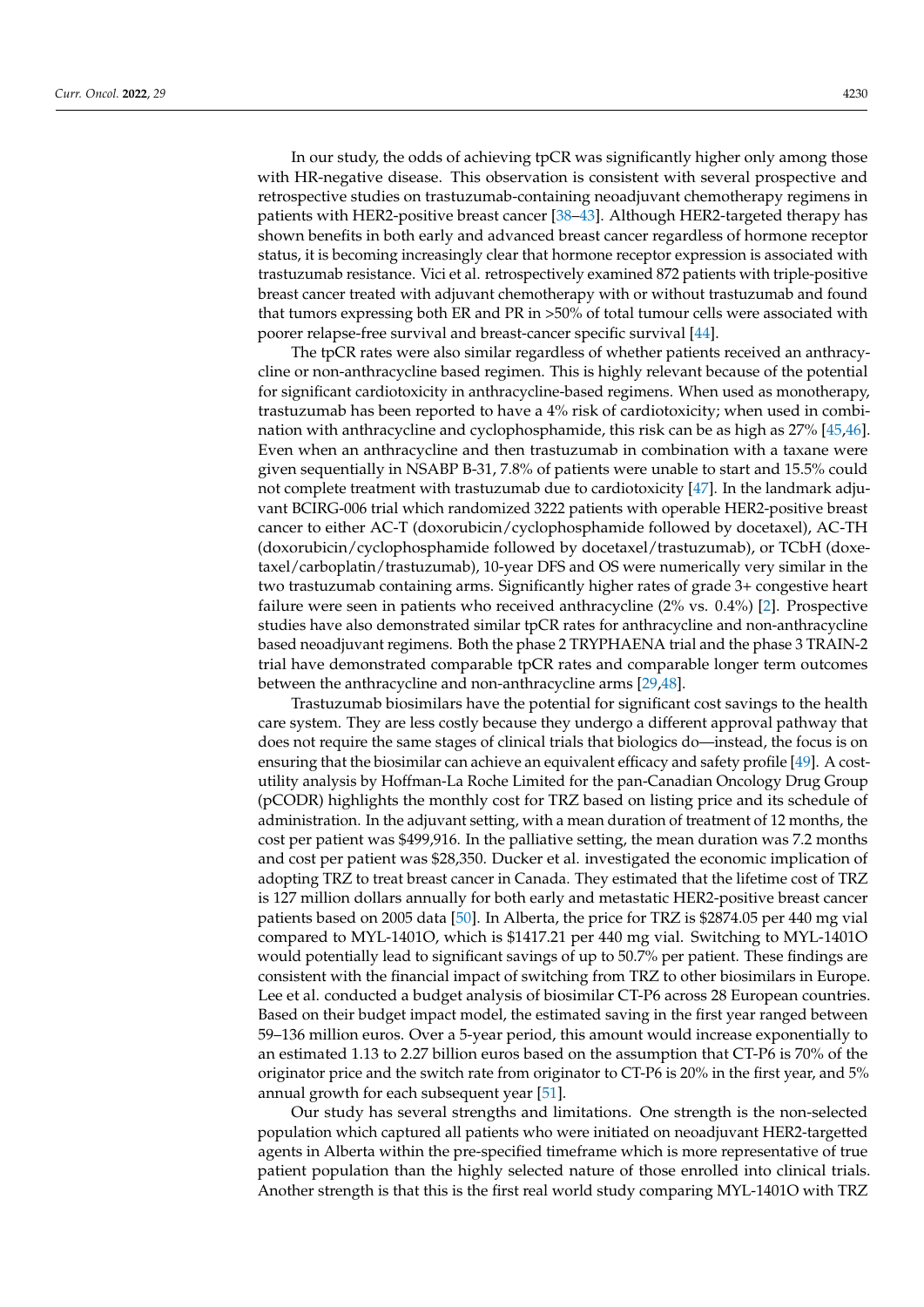in the neoadjuvant setting. Limitations of this study include the retrospective design and small patient sample size. Our study also does not present toxicity data and thus is unable to report real world safety outcomes. Lastly, we could not capture other long-term outcomes such as event-free survival or overall survival, owing to the short follow-up periods.

#### **5. Conclusions**

Breast cancer research is constantly changing our knowledge of HER2-positive cancers, with newer treatments and targets being proposed annually at an astonishing pace. Despite these advances, the reality is that these will be too expensive for many countries to afford. Biosimilars offer more affordable alternatives, thus potentially granting many more patients access to life-prolonging treatments. Within Alberta, the real-world data analysis of MYL-1401O use in early-stage HER2-positive breast cancer demonstrates similar pathological response rates as TRZ, thus justifying its use within our public health system as an excellent cost-effective alternative to trastuzumab.

**Author Contributions:** Conceptualization, P.T. and S.L.; data curation, C.Y., R.K. and S.L.; methodology, P.T., N.N., K.K. and S.L.; formal analysis, S.L.; supervision, P.T., N.N., K.K. and S.L.; writing original draft, C.Y. and R.K.; writing—review & editing, C.Y., R.K., P.T., N.N., K.K. and S.L. All authors have read and agreed to the published version of the manuscript.

**Funding:** This research received no external funding.

**Institutional Review Board Statement:** The study was deemed minimal risk and consistent with quality assurance research as per the Alberta Research Ethics Community Consensus Initiative.

**Informed Consent Statement:** Patient consent was waived due to the fact the study was a populationbased retrospective analysis.

**Data Availability Statement:** The data that support the findings of this study are available on request from the corresponding author. The data are not publicly available due to privacy or ethical restrictions.

**Conflicts of Interest:** The authors declare no conflict of interest.

### **References**

- <span id="page-7-0"></span>1. Loibl, S.; Gianni, L. HER2-positive breast cancer. *Lancet* **2017**, *389*, 2415–2429. [\[CrossRef\]](http://doi.org/10.1016/S0140-6736(16)32417-5)
- <span id="page-7-1"></span>2. Slamon, D.; Eiermann, W.; Robert, N.; Pienkowski, T.; Martin, M.; Press, M.; Mackey, J.; Glaspy, J.; Chan, A.; Pawlicki, M.; et al. Adjuvant Trastuzumab in HER2-Positive Breast Cancer. *N. Engl. J. Med.* **2011**, *365*, 1273–1283. [\[CrossRef\]](http://doi.org/10.1056/NEJMoa0910383) [\[PubMed\]](http://www.ncbi.nlm.nih.gov/pubmed/21991949)
- <span id="page-7-2"></span>3. Swain, S.M.; Baselga, J.; Kim, S.-B.; Ro, J.; Semiglazov, V.; Campone, M.; Ciruelos, E.; Ferrero, J.-M.; Schneeweiss, A.; Heeson, S.; et al. Pertuzumab, Trastuzumab, and Docetaxel in HER2-Positive Metastatic Breast Cancer. *N. Engl. J. Med.* **2015**, *372*, 724–734. [\[CrossRef\]](http://doi.org/10.1056/NEJMoa1413513)
- <span id="page-7-3"></span>4. Bazargani, Y.T.; de Boer, A.; Schellens, J.H.; Leufkens, H.G.; Mantel-Teeuwisse, A.K. Essential medicines for breast cancer in low and middle income countries. *BMC Cancer* **2015**, *15*, 591. [\[CrossRef\]](http://doi.org/10.1186/s12885-015-1583-4)
- <span id="page-7-4"></span>5. World Health Organization. WHO Model List of Essential Medicines: 19th List. Available online: [http://www.who.int/](http://www.who.int/medicines/publications/essentialmedicines/EML_2015_FINAL_amended_NOV2015.pdf?ua=1) [medicines/publications/essentialmedicines/EML\\_2015\\_FINAL\\_amended\\_NOV2015.pdf?ua=1](http://www.who.int/medicines/publications/essentialmedicines/EML_2015_FINAL_amended_NOV2015.pdf?ua=1) (accessed on 3 April 2022).
- <span id="page-7-5"></span>6. Alvarez, D.F.; Wolbink, G.; Cronenberger, C.; Orazem, J.; Kay, J. Interchangeability of Biosimilars: What Level of Clinical Evidence is Needed to Support the Interchangeability Designation in the United States? *BioDrugs* **2020**, *34*, 723–732. [\[CrossRef\]](http://doi.org/10.1007/s40259-020-00446-7)
- <span id="page-7-6"></span>7. Guidance for Industry: Bioavailability and Bioequivalence Studies Submitted in NDAs or INDs—General Considerations. Available online: <https://www.fda.gov/media/88254/download> (accessed on 3 April 2022).
- <span id="page-7-7"></span>8. U.S. Drug and Food Administration. *Scientific Considerations in Demonstrating Biosimilarity to a Reference Product*; U.S. Drug and Food Administration: Washington, DC, USA, 2015.
- <span id="page-7-8"></span>9. European Medicines Agency. *Guideline on Similar Biological Medicinal Products Containing Monoclonal Antibodies—Non-clinical and Clinical Issues*; European Medicines Agency: Brussels, Belgium, 2012.
- <span id="page-7-9"></span>10. Azevedo, V.; Hassett, B.; Fonseca, J.E.; Atsumi, T.; Coindreau, J.; Jacobs, I.; Mahgoub, E.; O'Brien, J.; Singh, E.; Vicik, S.; et al. Differentiating biosimilarity and comparability in biotherapeutics. *Clin. Rheumatol.* **2016**, *35*, 2877–2886. [\[CrossRef\]](http://doi.org/10.1007/s10067-016-3427-2)
- <span id="page-7-10"></span>11. Center for Drug Evaluation and Research. Application Number: 761074Orig1s000. Available online: [https://www.accessdata.](https://www.accessdata.fda.gov/drugsatfda_docs/nda/2017/761074Orig1s000SumR.pdf) [fda.gov/drugsatfda\\_docs/nda/2017/761074Orig1s000SumR.pdf](https://www.accessdata.fda.gov/drugsatfda_docs/nda/2017/761074Orig1s000SumR.pdf) (accessed on 1 November 2021).
- 12. Center for Drug Evaluation and Research. Application Number: 761100Orig1s000. Available online: [https://www.accessdata.](https://www.accessdata.fda.gov/drugsatfda_docs/appletter/2019/761100Orig1s000ltr.pdf) [fda.gov/drugsatfda\\_docs/appletter/2019/761100Orig1s000ltr.pdf](https://www.accessdata.fda.gov/drugsatfda_docs/appletter/2019/761100Orig1s000ltr.pdf) (accessed on 10 November 2021).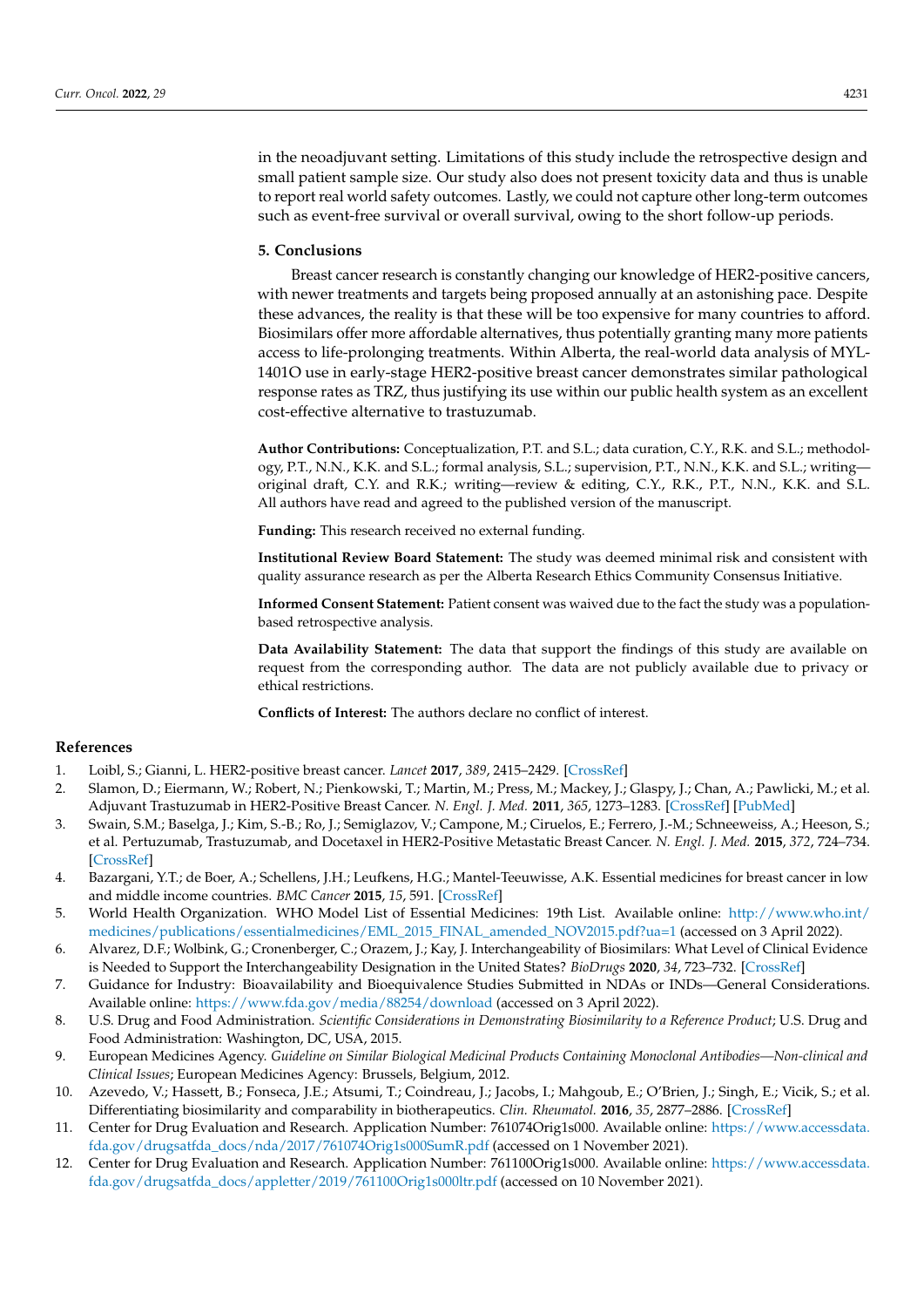- 13. Center for Drug Evaluation and Research. Application Number: 761091Orig1s000. Available online: [https://www.accessdata.](https://www.accessdata.fda.gov/drugsatfda_docs/nda/2018/761091Orig1s000SumR.pdf) [fda.gov/drugsatfda\\_docs/nda/2018/761091Orig1s000SumR.pdf](https://www.accessdata.fda.gov/drugsatfda_docs/nda/2018/761091Orig1s000SumR.pdf) (accessed on 10 November 2021).
- 14. Center for Drug Evaluation and Research. Application Number: 761081Orig1s000. Available online: [https://www.accessdata.](https://www.accessdata.fda.gov/drugsatfda_docs/nda/2019/761081Orig1s000SumR.pdf) [fda.gov/drugsatfda\\_docs/nda/2019/761081Orig1s000SumR.pdf](https://www.accessdata.fda.gov/drugsatfda_docs/nda/2019/761081Orig1s000SumR.pdf) (accessed on 10 November 2021).
- <span id="page-8-0"></span>15. Center for Drug Evaluation and Research. Application Number: 761073Orig1s000. Available online: [https://www.accessdata.](https://www.accessdata.fda.gov/drugsatfda_docs/nda/2019/761073Orig1s000SumR.pdf) [fda.gov/drugsatfda\\_docs/nda/2019/761073Orig1s000SumR.pdf](https://www.accessdata.fda.gov/drugsatfda_docs/nda/2019/761073Orig1s000SumR.pdf) (accessed on 10 November 2021).
- <span id="page-8-1"></span>16. Rugo, H.S.; Barve, A.; Waller, C.F.; Hernandez-Bronchud, M.; Herson, J.; Yuan, J.; Sharma, R.; Baczkowski, M.; Kothekar, M.; Loganathan, S.; et al. Effect of a Proposed Trastuzumab Biosimilar Compared With Trastuzumab on Overall Response Rate in Patients With ERBB2 (HER2)–Positive Metastatic Breast Cancer: A Randomized Clinical Trial. *JAMA* **2017**, *317*, 37–47. [\[CrossRef\]](http://doi.org/10.1001/jama.2016.18305) [\[PubMed\]](http://www.ncbi.nlm.nih.gov/pubmed/27918780)
- <span id="page-8-11"></span>17. Pivot, X.; Georgievich, M.A.; Shamrai, V.; Dzagnidze, G.; Soo Hoo, H.F.; Kaewkangsadan, V.; Petrelli, F.; Villanueva, C.; Nikolaevich, L.O.; Hii, J.; et al. Efficacy of HD201 vs. Referent Trastuzumab in Patients With ERBB2-Positive Breast Cancer Treated in the Neoadjuvant Setting: A Multicenter Phase 3 Randomized Clinical Trial. *JAMA Oncol.* **2022**, *8*, 698–705. [\[CrossRef\]](http://doi.org/10.1001/jamaoncol.2021.8171) [\[PubMed\]](http://www.ncbi.nlm.nih.gov/pubmed/35238873)
- <span id="page-8-6"></span>18. Von Minckwitz, G.; Colleoni, M.; Kolberg, H.-C.; Morales, S.; Santi, P.; Tomasevic, Z.; Zhang, N.; Hanes, V. Efficacy and safety of ABP 980 compared with reference trastuzumab in women with HER2-positive early breast cancer (LILAC study): A randomised, double-blind, phase 3 trial. *Lancet Oncol.* **2018**, *19*, 987–998. [\[CrossRef\]](http://doi.org/10.1016/S1470-2045(18)30241-9)
- <span id="page-8-9"></span>19. Grohmann-Izay, B.; Huang, C.-S.; Dzagnidze, G.; Llinas, N.; Misra, A.; Pominchuk, D.; Prokhorov, A.; Rapoport, B.; Semiglazov, V.; Tseng, L.-M.; et al. Abstract P2-13-17: A phase III, randomized, multicenter, double-blind study to compare efficacy and safety of EG12014 (EirGenix trastuzumab) with Herceptin®as neoadjuvant treatment in combination with anthracycline/paclitaxel-based systemic therapy in patients with HER2-positive early breast cancer—A multinational phase III study conducted during the COVID-19 pandemic. *Cancer Res.* **2022**, *82*, P2-13-17–P12-13-17. [\[CrossRef\]](http://doi.org/10.1158/1538-7445.SABCS21-P2-13-17)
- <span id="page-8-2"></span>20. Krivorotko, P.; Manikhas, A.; Moiseenko, F.; Poddubskaya, E.; Neciosup, S.P.; Gopichand, M.; Osynskyi, D.; Haynes, T.; Lai, J.; Mills, B.J. Trial comparing the safety, efficacy and immunogenicity of trastuzumab biosimilar candidate (TX05) with originator trastuzumab in HER2+ early breast cancer. In Proceedings of the ESMO Congress 2021, Virtual, 16–21 September 2021.
- <span id="page-8-3"></span>21. Im, Y.-H.; Odarchenko, P.; Grecea, D.; Komov, D.; Anatoliy, C.V.; Gupta, S.; Shparyk, Y.V.; Caguioa, P.B.; Makhson, A.; Krasnozhon, D.; et al. Double-blind, randomized, parallel group, phase III study to demonstrate equivalent efficacy and comparable safety of CT-P6 and trastuzumab, both in combination with paclitaxel, in patients with metastatic breast cancer (MBC) as first-line treatment. *J. Clin. Oncol.* **2013**, *31*, 629. [\[CrossRef\]](http://doi.org/10.1200/jco.2013.31.15_suppl.629)
- <span id="page-8-7"></span>22. Pegram, M.D.; Bondarenko, I.; Zorzetto, M.M.C.; Hingmire, S.; Iwase, H.; Krivorotko, P.V.; Lee, K.S.; Li, R.K.; Pikiel, J.; Aggarwal, R.; et al. PF-05280014 (a trastuzumab biosimilar) plus paclitaxel compared with reference trastuzumab plus paclitaxel for HER2-positive metastatic breast cancer: A randomised, double-blind study. *Br. J. Cancer* **2019**, *120*, 172–182. [\[CrossRef\]](http://doi.org/10.1038/s41416-018-0340-2) [\[PubMed\]](http://www.ncbi.nlm.nih.gov/pubmed/30568294)
- 23. Lammers, P.E.; Dank, M.; Masetti, R.; Abbas, R.; Hilton, F.; Coppola, J.; Jacobs, I. Neoadjuvant PF-05280014 (a potential trastuzumab biosimilar) versus trastuzumab for operable HER2+ breast cancer. *Br. J. Cancer* **2018**, *119*, 266–273. [\[CrossRef\]](http://doi.org/10.1038/s41416-018-0147-1) [\[PubMed\]](http://www.ncbi.nlm.nih.gov/pubmed/30002437)
- <span id="page-8-4"></span>24. Stebbing, J.; Baranau, Y.; Baryash, V.; Manikhas, A.; Moiseyenko, V.; Dzagnidze, G.; Zhavrid, E.; Boliukh, D.; Stroyakovskii, D.; Pikiel, J.; et al. CT-P6 compared with reference trastuzumab for HER2-positive breast cancer: A randomised, double-blind, active-controlled, phase 3 equivalence trial. *Lancet Oncol.* **2017**, *18*, 917–928. [\[CrossRef\]](http://doi.org/10.1016/S1470-2045(17)30434-5)
- <span id="page-8-5"></span>25. Pivot, X.; Bondarenko, I.; Nowecki, Z.; Dvorkin, M.; Trishkina, E.; Ahn, J.-H.; Vinnyk, Y.; Im, S.-A.; Sarosiek, T.; Chatterjee, S.; et al. Phase III, Randomized, Double-Blind Study Comparing the Efficacy, Safety, and Immunogenicity of SB3 (Trastuzumab Biosimilar) and Reference Trastuzumab in Patients Treated With Neoadjuvant Therapy for Human Epidermal Growth Factor Receptor 2–Positive Early. *J. Clin. Oncol.* **2018**, *36*, 968–974. [\[CrossRef\]](http://doi.org/10.1200/JCO.2017.74.0126) [\[PubMed\]](http://www.ncbi.nlm.nih.gov/pubmed/29373094)
- <span id="page-8-8"></span>26. Alexeev, S.M.; Khorinko, A.V.; Mukhametshina, G.Z.; Shelepen, K.G.; Burdaeva, O.N.; Kulik, S.A.; Satheesh, C.T.; Srivastava, K.; Vikranth, M.; Kryukov, F.; et al. Randomized double-blind clinical trial comparing safety and efficacy of the biosimilar BCD-022 with reference trastuzumab. *BMC Cancer* **2020**, *20*, 783. [\[CrossRef\]](http://doi.org/10.1186/s12885-020-07247-9)
- <span id="page-8-10"></span>27. Xu, B.; Zhang, Q.; Sun, T.; Li, W.; Teng, Y.E.; Hu, X.; Bondarenko, I.; Adamchuk, H.; Zhang, L.; Trukhin, D.; et al. Efficacy, Safety, and Immunogenicity of HLX02 Compared with Reference Trastuzumab in Patients with Recurrent or Metastatic HER2-Positive Breast Cancer: A Randomized Phase III Equivalence Trial. *BioDrugs* **2021**, *35*, 337–350. [\[CrossRef\]](http://doi.org/10.1007/s40259-021-00475-w)
- <span id="page-8-12"></span>28. Suppan, C.; Steiner, D.; Eva; Posch, F.; Henzinger, E.; Hannah; Stöger, H.; Dandachi, N.; Balic, M. Safety and Clinical Evaluation of Dual Inhibition with Pertuzumab and Trastuzumab Biosimilar SB3 in HER2-Positive Breast Cancer Patients. *Breast Care* **2021**, *38*, 513766. [\[CrossRef\]](http://doi.org/10.1159/000513766)
- <span id="page-8-14"></span>29. Schneeweiss, A.; Chia, S.; Hickish, T.; Harvey, V.; Eniu, A.; Hegg, R.; Tausch, C.; Seo, J.H.; Tsai, Y.F.; Ratnayake, J.; et al. Pertuzumab plus trastuzumab in combination with standard neoadjuvant anthracycline-containing and anthracycline-free chemotherapy regimens in patients with HER2-positive early breast cancer: A randomized phase II cardiac safety study (TRYPHAENA). *Ann. Oncol.* **2013**, *24*, 2278–2284. [\[CrossRef\]](http://doi.org/10.1093/annonc/mdt182)
- <span id="page-8-13"></span>Gianni, L.; Pienkowski, T.; Im, Y.-H.; Roman, L.; Tseng, L.-M.; Liu, M.-C.; Lluch, A.; Staroslawska, E.; de la Haba-Rodriguez, J.; Im, S.-A.; et al. Efficacy and safety of neoadjuvant pertuzumab and trastuzumab in women with locally advanced, inflammatory, or early HER2-positive breast cancer (NeoSphere): A randomised multicentre, open-label, phase 2 trial. *Lancet Oncol.* **2012**, *13*, 25–32. [\[CrossRef\]](http://doi.org/10.1016/S1470-2045(11)70336-9)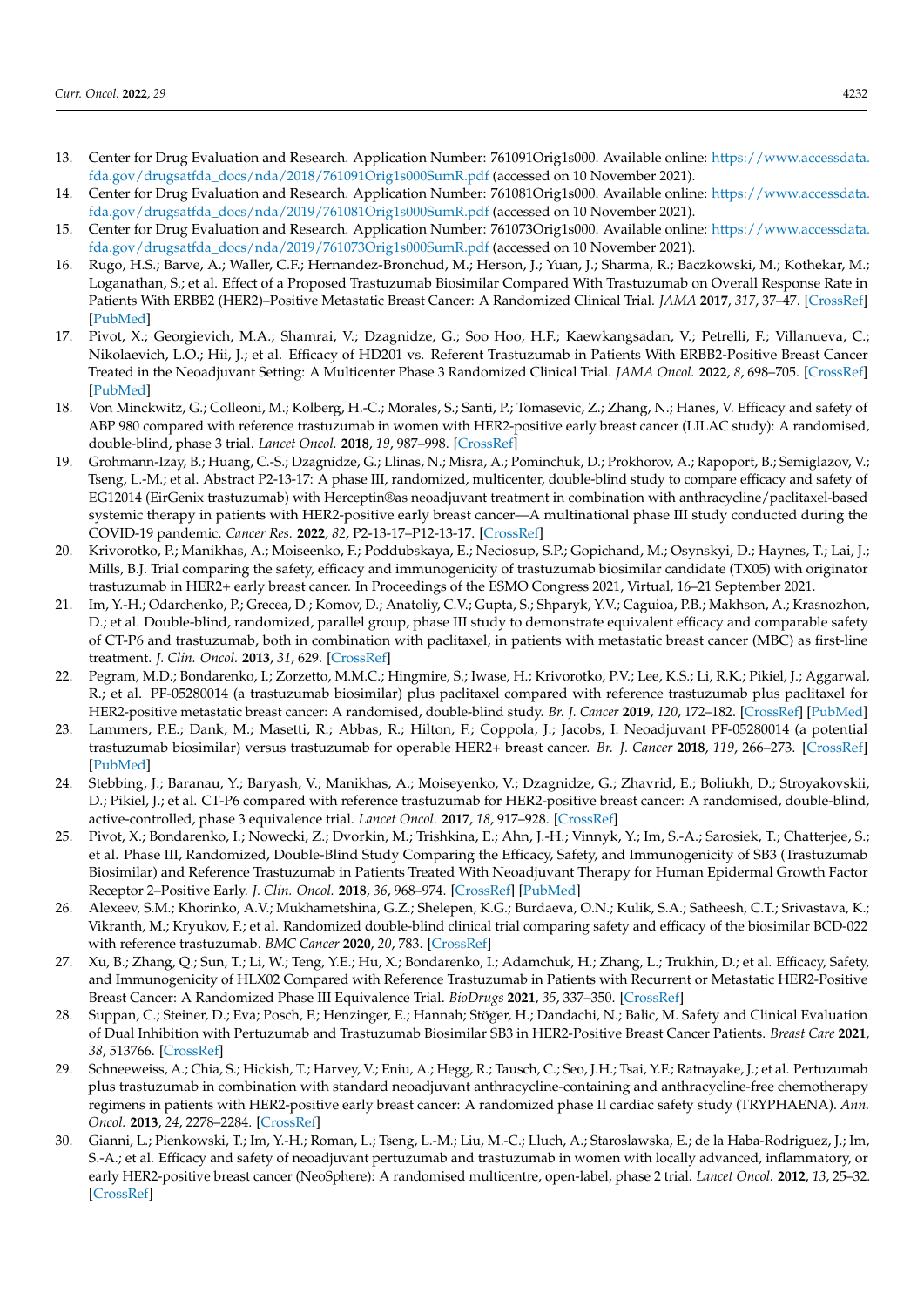- <span id="page-9-0"></span>31. Bae, S.J.; Kim, J.H.; Ahn, S.G.; Jeung, H.-C.; Sohn, J.; Kim, G.M.; Kim, M.H.; Kim, S.I.; Park, S.; Park, H.S.; et al. Real-World Clinical Outcomes of Biosimilar Trastuzumab (CT-P6) in HER2-Positive Early-Stage and Metastatic Breast Cancer. *Front. Oncol.* **2021**, *11*, 689587. [\[CrossRef\]](http://doi.org/10.3389/fonc.2021.689587) [\[PubMed\]](http://www.ncbi.nlm.nih.gov/pubmed/34150658)
- <span id="page-9-1"></span>32. Hester, A.; Gaß, P.; Fasching, P.A.; Krämer, A.K.; Ettl, J.; Diessner, J.; Wöckel, A.; Egger, T.; Stock, K.; Redlin, J.; et al. Trastuzumab Biosimilars in the Therapy of Breast Cancer—"Real World" Experiences from four Bavarian University Breast Centres. *Geburtshilfe Frauenheilkd* **2020**, *80*, 924–931. [\[CrossRef\]](http://doi.org/10.1055/a-1226-6666) [\[PubMed\]](http://www.ncbi.nlm.nih.gov/pubmed/32905322)
- <span id="page-9-2"></span>33. Berg, T.; Jensen, M.-B.; Jakobsen, E.H.; Al-Rawi, S.; Kenholm, J.; Andersson, M. Neoadjuvant chemotherapy and HER2 dual blockade including biosimilar trastuzumab (SB3) for HER2-positive early breast cancer: Population based real world data from the Danish Breast Cancer Group (DBCG). *Breast* **2020**, *54*, 242–247. [\[CrossRef\]](http://doi.org/10.1016/j.breast.2020.10.014) [\[PubMed\]](http://www.ncbi.nlm.nih.gov/pubmed/33186804)
- <span id="page-9-3"></span>34. Yang, C.; Khwaja, R.; King, K.; Tang, P.A.; Nixon, N.A.; Lupichuk, S.M. Trastuzumab-dkst versus trastuzumab: Real-world pCR rates in patients with HER2+ breast cancer treated with neoadjuvant chemotherapy plus trastuzumab from Alberta, Canada. *J. Clin. Oncol.* **2021**, *39*, e12569. [\[CrossRef\]](http://doi.org/10.1200/JCO.2021.39.15_suppl.e12569)
- <span id="page-9-4"></span>35. Resende, H.M.; Ladislau, L.; Cardoso, A.C.F.; Brandão, J.D.P.; Assis, B.R.; Cardoso, P.; Marassi, P.H.A.; Castilho, V. Biosimilar Use in Breast Cancer Treatment: A National Survey of Brazilian Oncologists' Opinions, Practices, and Concerns. *JCO Glob. Oncol.* **2021**, *7*, 1316–1324. [\[CrossRef\]](http://doi.org/10.1200/GO.20.00649)
- <span id="page-9-5"></span>36. Wolff, A.C.; Hammond, M.E.H.; Allison, K.H.; Harvey, B.E.; McShane, L.M.; Dowsett, M. HER2 Testing in Breast Cancer: American Society of Clinical Oncology/College of American Pathologists Clinical Practice Guideline Focused Update Summary. *J. Oncol. Pract.* **2018**, *14*, 437–441. [\[CrossRef\]](http://doi.org/10.1200/JOP.18.00206)
- <span id="page-9-6"></span>37. Alberta Innovations. *ARECCI Ethics Guideline Tool*; Alberta Innovations: Calgary, AB, Canada, 2017.
- <span id="page-9-7"></span>38. Zhang, G.-C.; Qian, X.-K.; Guo, Z.-B.; Ren, C.-Y.; Yao, M.; Li, X.-R.; Wang, K.; Zu, J.; Liao, N. Pre-treatment hormonal receptor status and Ki67 index predict pathologic complete response to neoadjuvant trastuzumab/taxanes but not disease-free survival in HER2-positive breast cancer patients. *Med. Oncol.* **2012**, *29*, 3222–3231. [\[CrossRef\]](http://doi.org/10.1007/s12032-012-0242-8)
- 39. Untch, M.; Rezai, M.; Loibl, S.; Fasching, P.A.; Huober, J.; Tesch, H.; Bauerfeind, I.; Hilfrich, J.; Eidtmann, H.; Gerber, B.; et al. Neoadjuvant Treatment With Trastuzumab in HER2-Positive Breast Cancer: Results From the GeparQuattro Study. *J. Clin. Oncol.* **2010**, *28*, 2024–2031. [\[CrossRef\]](http://doi.org/10.1200/JCO.2009.23.8451)
- 40. Gianni, L.; Pienkowski, T.; Im, Y.-H.; Tseng, L.-M.; Liu, M.-C.; Lluch, A.; Starosławska, E.; De La Haba-Rodriguez, J.; Im, S.-A.; Pedrini, J.L.; et al. 5-year analysis of neoadjuvant pertuzumab and trastuzumab in patients with locally advanced, inflammatory, or early-stage HER2-positive breast cancer (NeoSphere): A multicentre, open-label, phase 2 randomised trial. *Lancet Oncol.* **2016**, *17*, 791–800. [\[CrossRef\]](http://doi.org/10.1016/S1470-2045(16)00163-7)
- 41. Petit, T.; Wilt, M.; Velten, M.; Millon, R.; Rodier, J.F.; Borel, C.; Mors, R.; Haegelé, P.; Eber, M.; Ghnassia, J.P. Comparative value of tumour grade, hormonal receptors, Ki-67, HER-2 and topoisomerase II alpha status as predictive markers in breast cancer patients treated with neoadjuvant anthracycline-based chemotherapy. *Eur. J. Cancer* **2004**, *40*, 205–211. [\[CrossRef\]](http://doi.org/10.1016/S0959-8049(03)00675-0)
- 42. Precht, L.M.; Lowe, K.A.; Atwood, M.; Beatty, J.D. Neoadjuvant Chemotherapy of Breast Cancer: Tumor Markers as Predictors of Pathologic Response, Recurrence, and Survival. *Breast J.* **2010**, *16*, 362–368. [\[CrossRef\]](http://doi.org/10.1111/j.1524-4741.2010.00935.x) [\[PubMed\]](http://www.ncbi.nlm.nih.gov/pubmed/20443786)
- <span id="page-9-8"></span>43. Chen, S.; Liang, Y.; Feng, Z.; Wang, M. Efficacy and safety of HER2 inhibitors in combination with or without pertuzumab for HER2-positive breast cancer: A systematic review and meta-analysis. *BMC Cancer* **2019**, *19*, 973. [\[CrossRef\]](http://doi.org/10.1186/s12885-019-6132-0) [\[PubMed\]](http://www.ncbi.nlm.nih.gov/pubmed/31638935)
- <span id="page-9-9"></span>44. Vici, P.; Pizzuti, L.; Sperduti, I.; Frassoldati, A.; Natoli, C.; Gamucci, T.; Tomao, S.; Michelotti, A.; Moscetti, L.; Gori, S.; et al. "Triple positive" early breast cancer: An observational multicenter retrospective analysis of outcome. *Oncotarget* **2016**, *7*, 17932–17944. [\[CrossRef\]](http://doi.org/10.18632/oncotarget.7480) [\[PubMed\]](http://www.ncbi.nlm.nih.gov/pubmed/26910921)
- <span id="page-9-10"></span>45. Curigliano, G.; Cardinale, D.; Dent, S.; Criscitiello, C.; Aseyev, O.; Lenihan, D.; Cipolla, C.M. Cardiotoxicity of anticancer treatments: Epidemiology, detection, and management. *CA A Cancer J. Clin.* **2016**, *66*, 309–325. [\[CrossRef\]](http://doi.org/10.3322/caac.21341) [\[PubMed\]](http://www.ncbi.nlm.nih.gov/pubmed/26919165)
- <span id="page-9-11"></span>46. Slamon, D.J.; Leyland-Jones, B.; Shak, S.; Fuchs, H.; Paton, V.; Bajamonde, A.; Fleming, T.; Eiermann, W.; Wolter, J.; Pegram, M.; et al. Use of Chemotherapy plus a Monoclonal Antibody against HER2 for Metastatic Breast Cancer That Overexpresses HER2. *N. Engl. J. Med.* **2001**, *344*, 783–792. [\[CrossRef\]](http://doi.org/10.1056/NEJM200103153441101) [\[PubMed\]](http://www.ncbi.nlm.nih.gov/pubmed/11248153)
- <span id="page-9-12"></span>47. Romond, E.H.; Jeong, J.-H.; Rastogi, P.; Swain, S.M.; Geyer, C.E.; Ewer, M.S.; Rathi, V.; Fehrenbacher, L.; Brufsky, A.; Azar, C.A.; et al. Seven-Year Follow-Up Assessment of Cardiac Function in NSABP B-31, a Randomized Trial Comparing Doxorubicin and Cyclophosphamide Followed by Paclitaxel (ACP) With ACP Plus Trastuzumab As Adjuvant Therapy for Patients With Node-Positive, Human Epidermal Growth Factor Receptor 2–Positive Breast Cancer. *J. Clin. Oncol.* **2012**, *30*, 3792–3799. [\[CrossRef\]](http://doi.org/10.1200/jco.2011.40.0010)
- <span id="page-9-13"></span>48. Van Ramshorst, M.S.; van der Voort, A.; van Werkhoven, E.D.; Mandjes, I.A.; Kemper, I.; Dezentjé, V.O.; Oving, I.M.; Honkoop, A.H.; Tick, L.W.; van de Wouw, A.J.; et al. Neoadjuvant chemotherapy with or without anthracyclines in the presence of dual HER2 blockade for HER2-positive breast cancer (TRAIN-2): A multicentre, open-label, randomised, phase 3 trial. *Lancet Oncol.* **2018**, *19*, 1630–1640. [\[CrossRef\]](http://doi.org/10.1016/S1470-2045(18)30570-9)
- <span id="page-9-14"></span>49. Blackwell, K.; Gligorov, J.; Jacobs, I.; Twelves, C. The Global Need for a Trastuzumab Biosimilar for Patients With HER2-Positive Breast Cancer. *Clin. Breast Cancer* **2018**, *18*, 95–113. [\[CrossRef\]](http://doi.org/10.1016/j.clbc.2018.01.006)